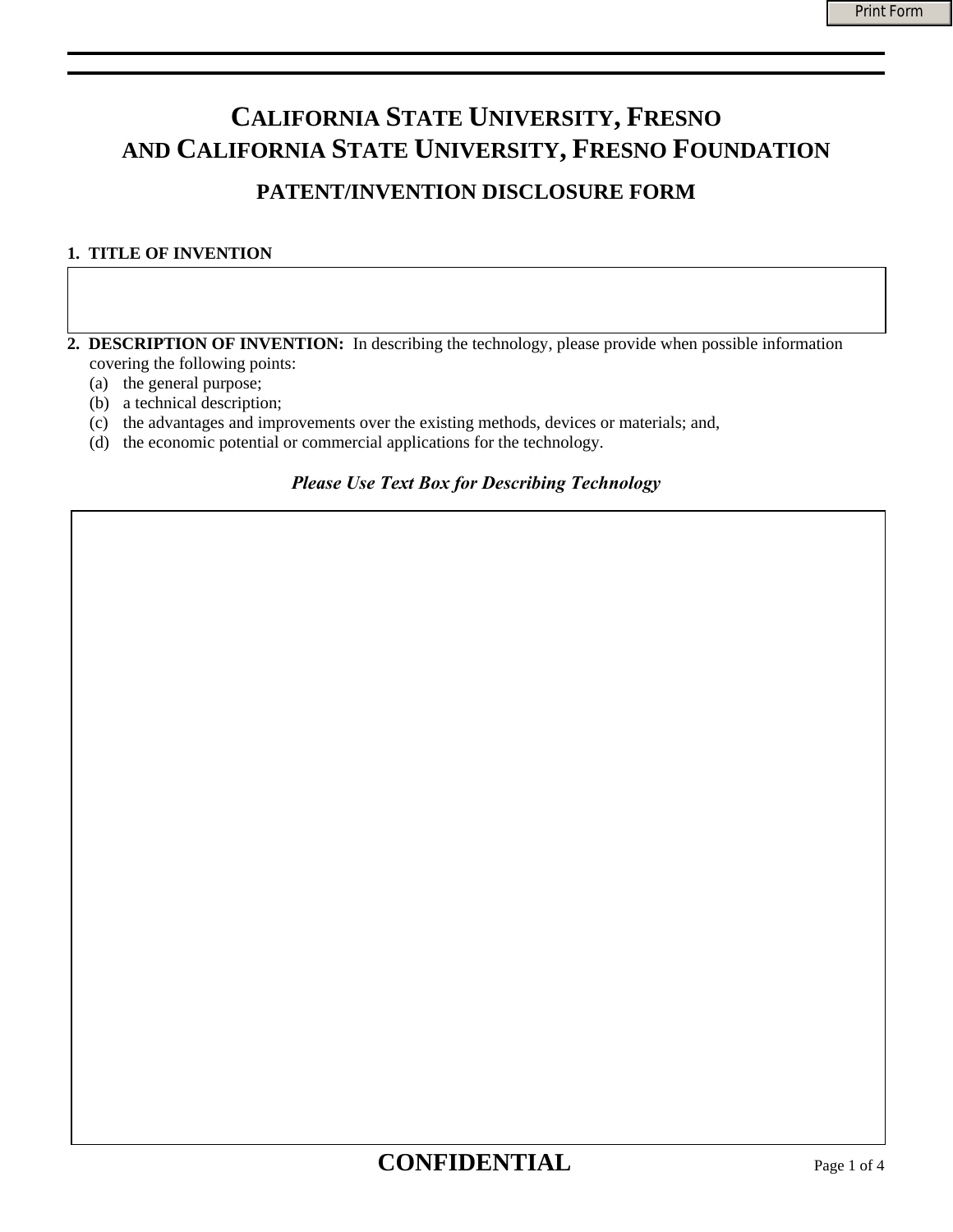| FIRST INVENTOR  | Name:                |                    |  | <b>Position:</b>   |                    |        |      |  |
|-----------------|----------------------|--------------------|--|--------------------|--------------------|--------|------|--|
|                 | Dept:                | <b>Work Phone:</b> |  |                    | <b>Work Fax:</b>   |        |      |  |
|                 | Email:               |                    |  |                    | <b>Home Phone:</b> |        |      |  |
|                 | <b>Home Address:</b> | City:              |  |                    |                    | State: | Zip: |  |
|                 | Name:                |                    |  | <b>Position:</b>   |                    |        |      |  |
|                 | Dept:                | <b>Work Phone:</b> |  |                    | <b>Work Fax:</b>   |        |      |  |
| SECOND INVENTOR | Email:               |                    |  |                    | <b>Home Phone:</b> |        |      |  |
|                 | <b>Home Address:</b> | City:              |  |                    |                    | State: | Zip: |  |
|                 | Name:                |                    |  | <b>Position:</b>   |                    |        |      |  |
|                 | Dept:                | <b>Work Phone:</b> |  |                    | <b>Work Fax:</b>   |        |      |  |
| THIRD INVENTOR  | Email:               |                    |  | <b>Home Phone:</b> |                    |        |      |  |
|                 | <b>Home Address:</b> | City:              |  |                    |                    | State: | Zip: |  |

### **3. INVENTOR(S) (***If more than 3 inventors please download Additional Patent/Invention Disclosure Form)*

### **4. SPONSORSHIP**

Was this invention developed with the use of any research, grant or contract funds? YES  $\Box$  NO  $\Box$ 

*If yes, please explain:* (Include contract or grant numbers; also, if applicable, include the principal investigator of project.)

## **5. DATE OF INVENTION & PUBLIC DISCLOSURE**

|                                                       | DATE(S)                                              | <b>REFERENCES / COMMENTS</b>                        |
|-------------------------------------------------------|------------------------------------------------------|-----------------------------------------------------|
|                                                       | (Please verify that your dates are accurate as prior | (Please include the names of any periodical,        |
|                                                       | disclosure may affect the possibility of securing    | journal, or scientific publication(s). Also include |
|                                                       | intellectual property rights.)                       | any clarifying comments)                            |
| A. Date invention was conceived.                      |                                                      |                                                     |
|                                                       |                                                      |                                                     |
| <b>B.</b> First publication date.                     |                                                      |                                                     |
| (Include publication(s) disclosing the invention,     |                                                      |                                                     |
| sufficient enough to enable one skilled in the art to |                                                      |                                                     |
| understand, make or use the invention)                |                                                      |                                                     |
| C. First public oral disclosure or                    |                                                      |                                                     |
| use of invention.                                     |                                                      |                                                     |
| (Include oral disclosures of invention or public use  |                                                      |                                                     |
| by self or another, sufficient enough to enable one   |                                                      |                                                     |
| skilled in the art to understand, make or use it.)    |                                                      |                                                     |
| <b>D.</b> Sale of invention.                          |                                                      |                                                     |
| (Include any sales or offers to sell the invention)   |                                                      |                                                     |
| E. Plans to publish or disclose                       |                                                      |                                                     |
| <i>invention.</i>                                     |                                                      |                                                     |
| (If invention is unpublished or undisclosed,          |                                                      |                                                     |
| include the anticipated publication or oral           |                                                      |                                                     |
| disclosure date and any submissions made for          |                                                      |                                                     |
| potential publication.)                               |                                                      |                                                     |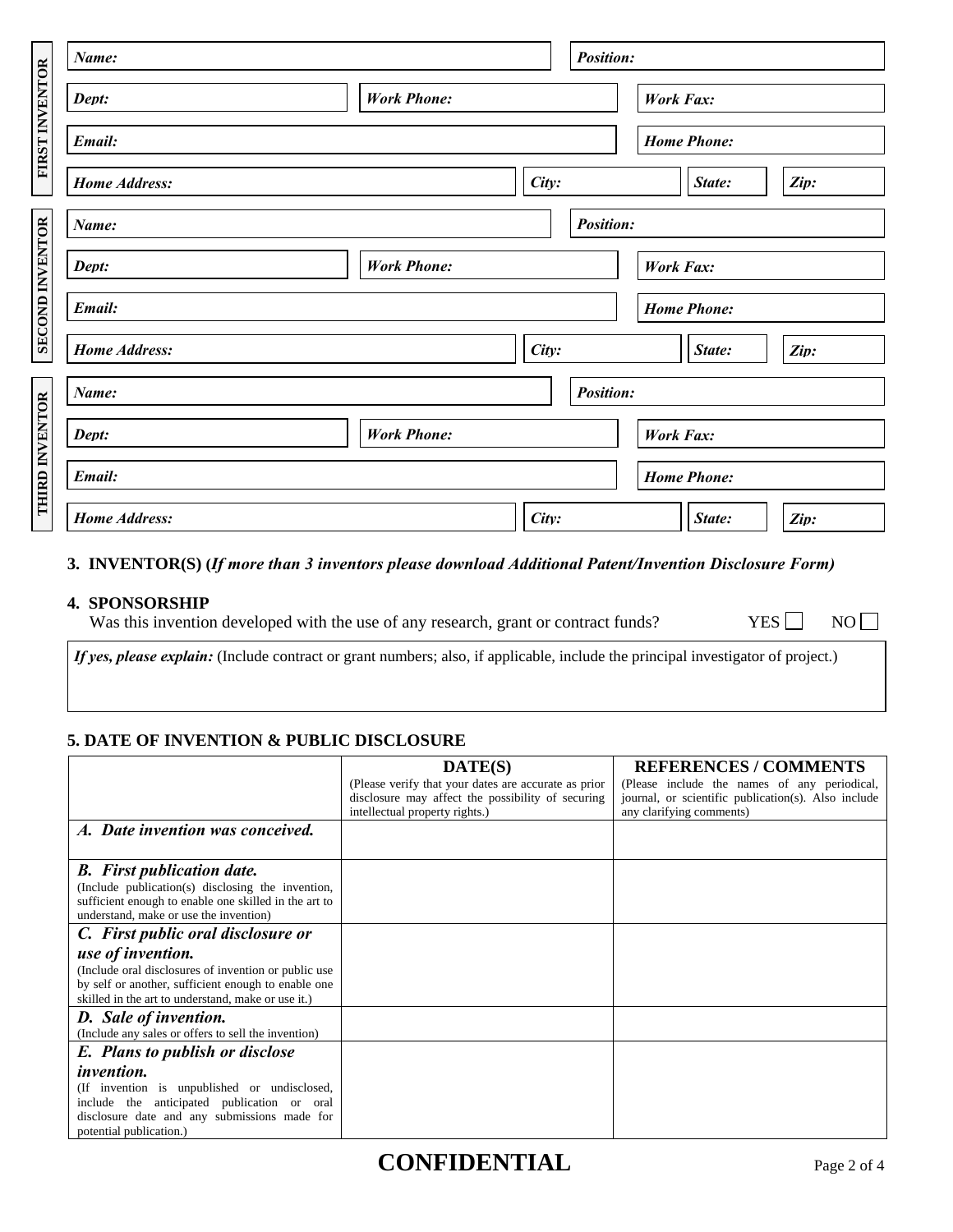Has the invention been reduced to practice?  $YES$  NO  $\Box$ 

*If yes, please provide the date of first reduction to practice:* 

### **7. BY SIGNING THIS TECHNOLOGY DISCLOSURE, EMPLOYEES OF CALIFORNIA STATE UNIVERSITY, FRESNO OR CALIFORNIA STATE UNIVERSITY, FRESNO FOUNDATION UNDERSTAND THEY ARE SUBJECT TO THE UNIVERSITY'S POLICIES, INCLUDING, BUT NOT THE LEAST OF [THE UNIVERSITY'S INTELLECTUAL PROPERTY POLICY, 540 A](http://www.csufresno.edu/aps/forms_policies/apm/documents/540.rev10_08_000.pdf)ND CONFLICT OF INTEREST POLICIES.**

**CALIFORNIA STATE UNIVERSITY, FRESNO, CALIFORNIA STATE UNIVERSITY, FRESNO FOUNDATION, THEIR EMPLOYEES, TRUSTEES, OFFICERS, STUDENTS, INTERNS AND CONSULTANTS EXTEND NO WARRANTIES AND ACCEPT NO LIABILITY BY PROVIDING INTELLECTUAL PROPERTY SERVICES TO INVENTORS. THE UNIVERSITY AND THE FOUNDATION PRESERVES THEIR CONTRACTUAL SOVEREIGN IMMUNITY.** 

#### **8. DECLARATION**

I hereby declare that all statements made herein of my own knowledge are true and that all statements made on information and belief are believed to be true.

| <b>Inventor's Name:</b> | Signature: | Date: |
|-------------------------|------------|-------|
| <b>Inventor's Name:</b> | Signature: | Date: |
| <b>Inventor's Name:</b> | Signature: | Date: |

#### **9. WITNESS**

| This Invention Has Been Disclosed And Understood By: |
|------------------------------------------------------|
|------------------------------------------------------|

**Signature of Non-Inventor Witness \_\_\_\_\_\_\_\_\_\_\_\_\_\_\_\_\_\_\_\_\_\_\_\_\_\_\_\_\_\_\_\_\_\_\_\_\_ Date \_\_\_\_\_\_\_\_\_\_\_\_\_\_\_\_\_** 

**Name and Title of Witness \_\_\_\_\_\_\_\_\_\_\_\_\_\_\_\_\_\_\_\_\_\_\_\_\_\_\_\_\_\_\_\_\_\_\_\_\_\_\_\_\_\_\_\_\_\_\_\_\_\_\_\_\_\_\_\_\_\_\_\_\_\_\_\_\_\_\_\_\_** 

*Submit To: Research & Graduate Studies - Sponsored Programs - 5241 N. Maple Ave. M/S TA53 Fresno, CA 93740* 

# **CONFIDENTIAL** Page 3 of 4